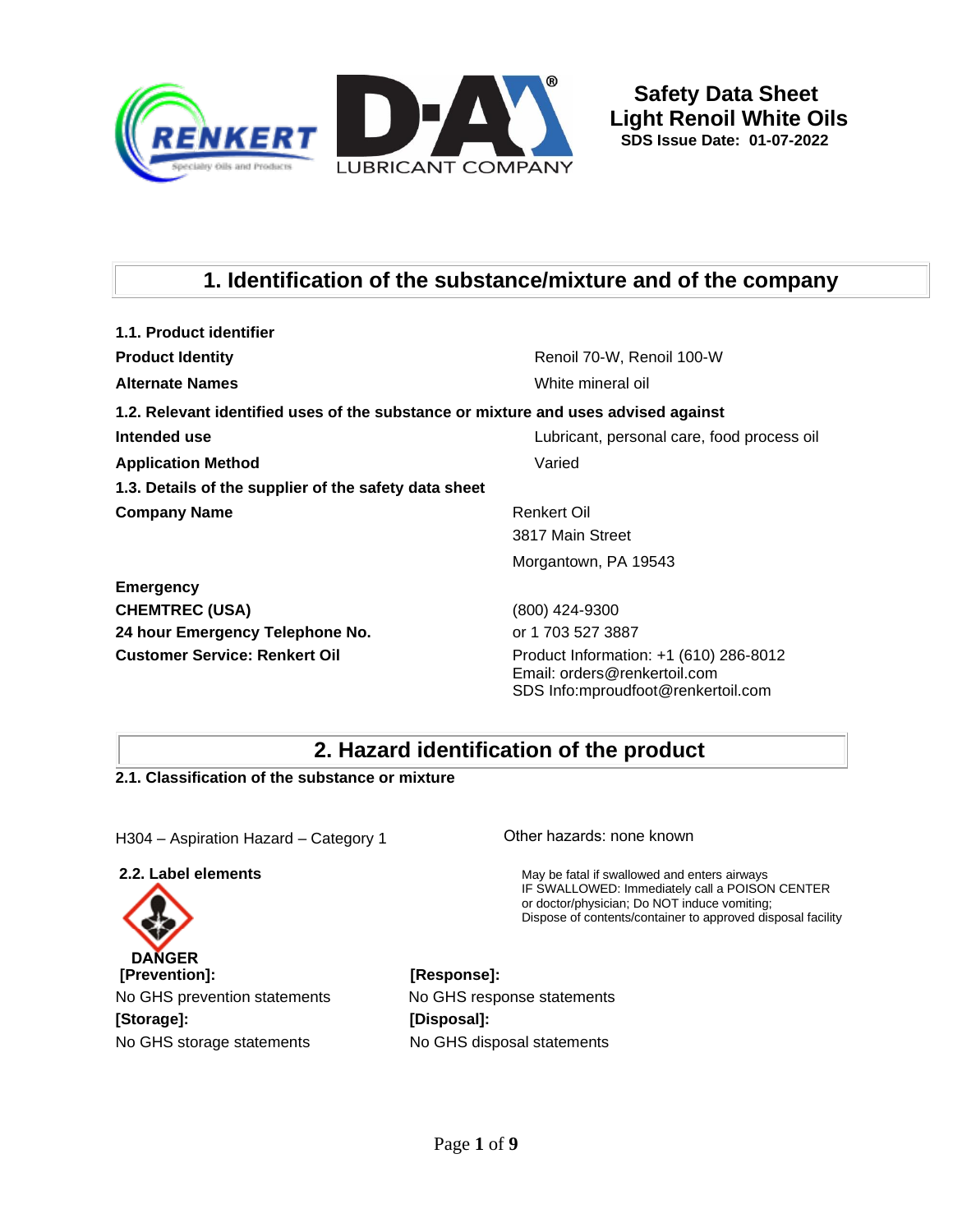

# **3. Composition/information on ingredients**

This product contains the following substances that present a hazard within the meaning of the relevant State and Federal Hazardous Substances regulations This material is considered hazardous by the OSHA Hazard Communication Standard (29 CFR 1910.1200). .

| Ingredient/Chemical Designations                     | Weight % | <b>GHS Classification</b> | <b>Notes</b> |
|------------------------------------------------------|----------|---------------------------|--------------|
| White mineral oil<br><b>CAS Number:</b><br>8042-47-5 | 100      |                           |              |

[1] Substance classified with a health or environmental hazard.

# **4. First aid measures**

| General           | In all cases of doubt, or when symptoms persist, seek medical attention.<br>Never give anything by mouth to an unconscious person.                                                                                                                                                                                                                                                                                                                                                                                                                                                                                                              |
|-------------------|-------------------------------------------------------------------------------------------------------------------------------------------------------------------------------------------------------------------------------------------------------------------------------------------------------------------------------------------------------------------------------------------------------------------------------------------------------------------------------------------------------------------------------------------------------------------------------------------------------------------------------------------------|
| <b>Inhalation</b> | Remove to fresh air, keep patient warm and at rest. If breathing is irregular or stopped, give<br>artificial respiration. If unconscious place in the recovery position and obtain immediate<br>medical attention. Give nothing by mouth.                                                                                                                                                                                                                                                                                                                                                                                                       |
| <b>Eyes</b>       | Immediately flush the eyes with large amounts of water for at least 15 minutes, alternately<br>lifting the upper and lower eyelids. After 5 minutes, if appropriate, remove contact lenses<br>and continue flushing the eyes for an additional 15 minutes. Not expected to cause<br>prolonged or significant eye irritation.                                                                                                                                                                                                                                                                                                                    |
| <b>Skin</b>       | Remove contaminated clothing. Wash skin thoroughly with soap and water or use a<br>recognized skin cleanser. Contact with the skin is not expected to cause prolonged or<br>significant irritation. Contact with the skin is not expected to cause an allergic skin<br>response. Not expected to be harmful to internal organs if absorbed through the skin.                                                                                                                                                                                                                                                                                    |
| Ingestion         | Not expected to be harmful if swallowed. Do NOT induce vomiting.                                                                                                                                                                                                                                                                                                                                                                                                                                                                                                                                                                                |
|                   | 4.2. Most important symptoms and effects, both acute and delayed                                                                                                                                                                                                                                                                                                                                                                                                                                                                                                                                                                                |
| <b>Overview</b>   | Most important symptoms and effects, both acute and delayed: Inhalation of oil mists<br>or vapors generated at elevated temperatures may cause respiratory irritation. Accidental<br>ingestion can result in minor irritation of the digestive tract, nausea and diarrhea.<br><b>Notes to Physician:</b> Acute aspirations of large amounts of oil-laden material may produce<br>a serious aspiration pneumonia.<br>Patients who aspirate these oils should be followed for the development of long-term<br>sequelae. Inhalation exposure to oil mists below current workplace exposure limits is<br>unlikely to cause pulmonary abnormalities. |

#### **4.1. Description of first aid measures**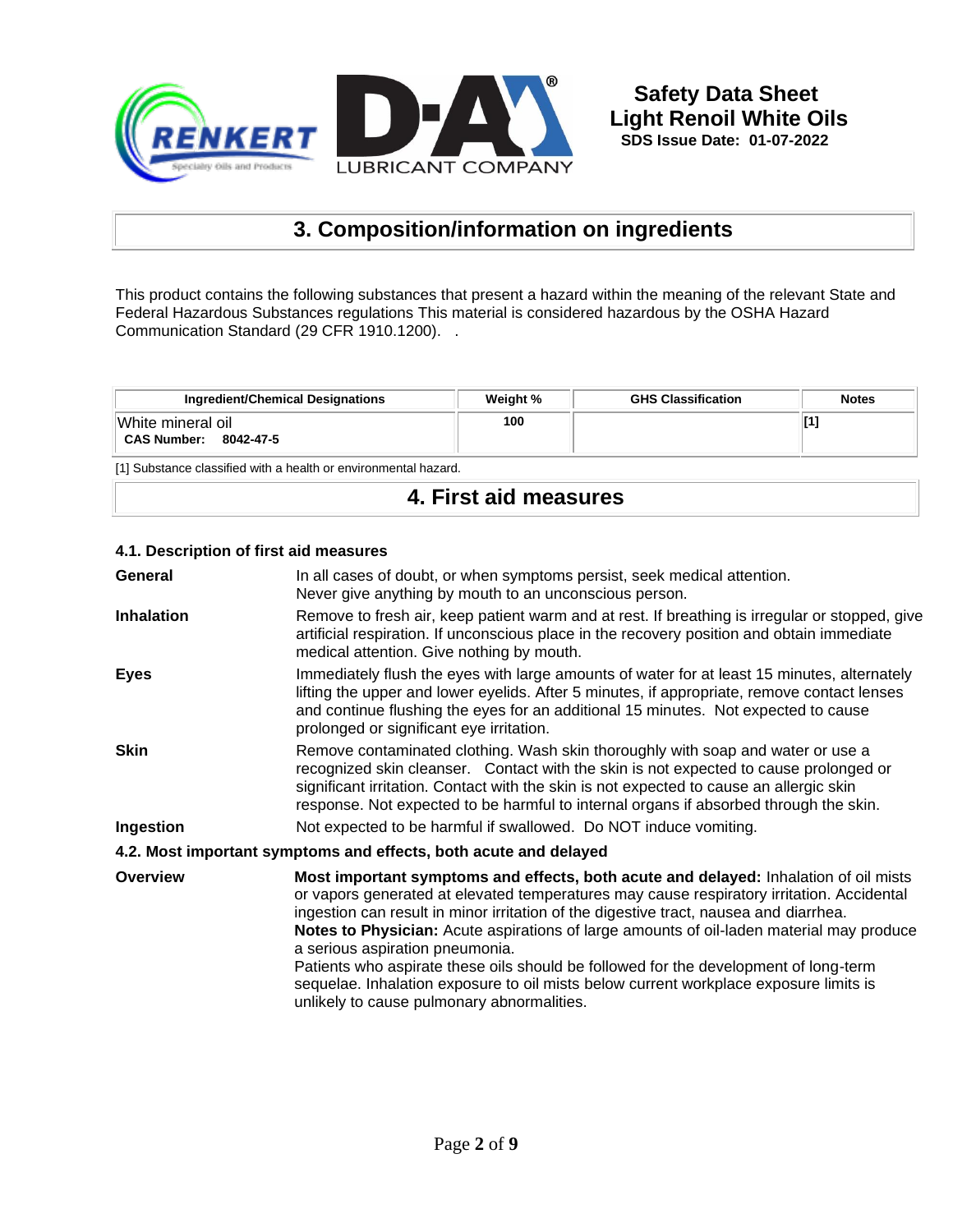

# **5. Fire-fighting measures**

#### **5.1. Extinguishing media**

Recommended extinguishing media; alcohol resistant foam, CO2, powder, water spray. Do not use; water jet.

#### **5.2. Special hazards arising from the substance or mixture**

Hazardous decomposition: Highly dependent on combustion conditions. A complex mixture of airborne solids, liquids and gases including carbon monoxide, carbon dioxide and unidentified organic compounds will be evolved when this material undergoes combustion

#### **5.3. Advice for fire-fighters**

Firefighting personnel should respond with appropriate protective clothing, firefighting gear, and breathing equipment as trained. All other personnel should exit the area and proceed to a gathering point in an area unaffected by the fire and smoke.

See Section 9 for Flammable Properties including Flash Point and Flammable (Explosive) Limits

**ERG Guide No.** 128

### **6. Accidental release measures**

#### **6.1. Personal precautions, protective equipment and emergency procedures**

Put on appropriate personal protective equipment (see section 8).

#### **6.2. Environmental precautions**

Do not allow spills to enter drains or waterways.

Use good personal hygiene practices. Wash hands before eating, drinking, smoking or using toilet. Promptly remove soiled clothing and wash thoroughly before reuse.

#### **6.3. Methods and material for containment and cleaning up**

**Protective Measures:** Eliminate all sources of ignition in vicinity of spilled material.

**Spill Management:** Stop the source of the release if you can do it without risk. Contain release to prevent further contamination of soil, surface water or groundwater. Clean up spill as soon as possible, observing precautions in Exposure Controls/Personal Protection. Use appropriate techniques such as applying non-combustible absorbent materials or pumping. Where feasible and appropriate, remove contaminated soil. Place contaminated materials in disposable containers and dispose of in a manner consistent with applicable regulations. **Reporting:** Report spills to local authorities as appropriate or required.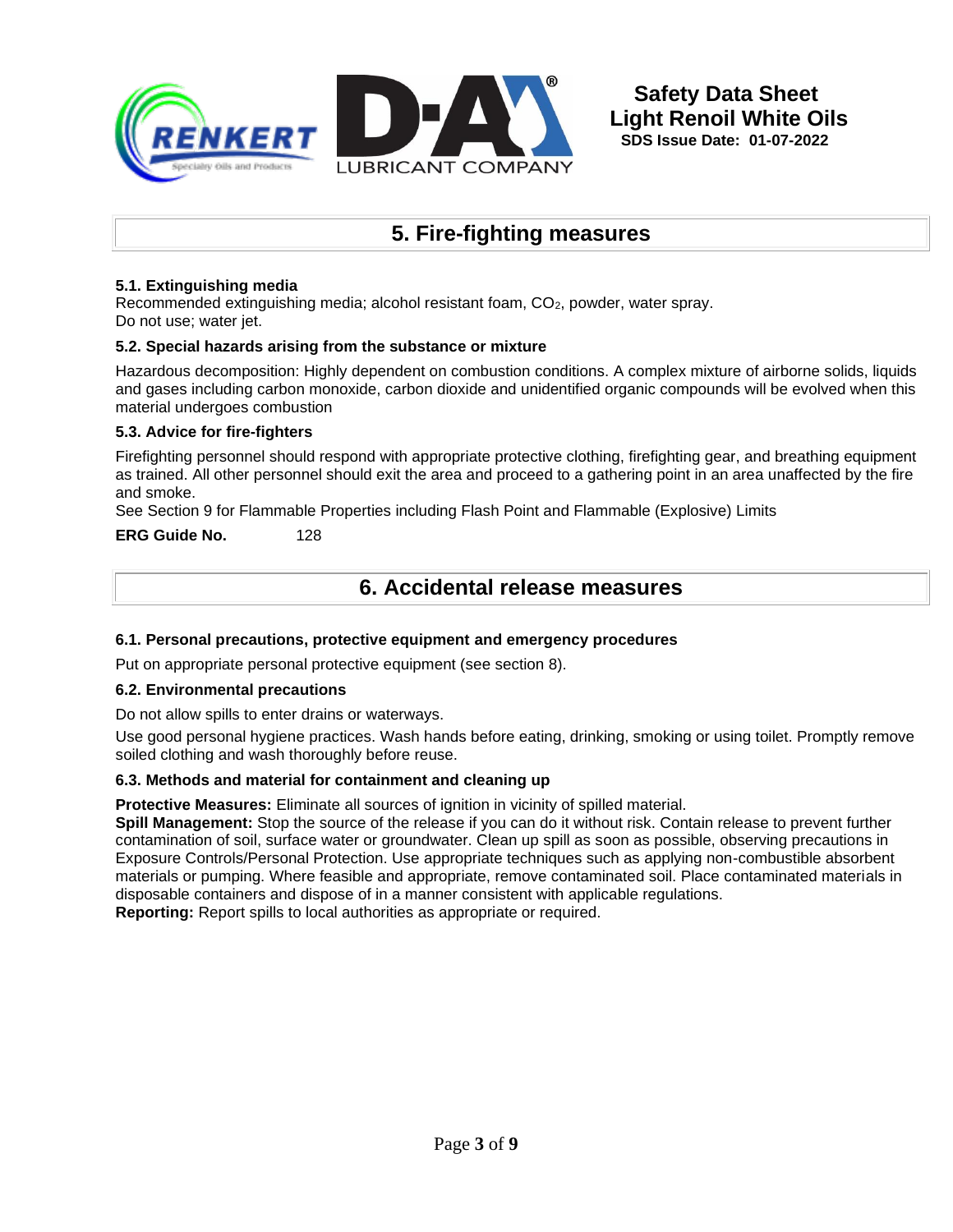

# **7. Handling and storage**

#### **7.1. Precautions for safe handling**

Keep away from flames and hot surfaces. Use good personal hygiene practices and wear appropriate personal protective equipment. Spills will produce very slippery surfaces.

#### **7.2. Conditions for safe storage, including any incompatibilities**

Avoid contaminating soil or releasing this material into sewage and drainage systems and bodies of water.

**Static Hazard:** Electrostatic charge may accumulate and create a hazardous condition when handling this material. To minimize this hazard, bonding and grounding may be necessary but may not, by themselves, be sufficient. Review all operations which have the potential of generating and accumulating an electrostatic charge and/or a flammable atmosphere (including tank and container filling, splash filling, tank cleaning, sampling, gauging, switch loading, filtering, mixing, agitation, and vacuum truck operations) and use appropriate mitigating procedures. For more information, refer to OSHA Standard 29 CFR 1910.106, 'Flammable and Combustible Liquids', National Fire Protection Association (NFPA 77, 'Recommended Practice on Static Electricity', and/or the American Petroleum Institute (API) Recommended Practice 2003, 'Protection Against Ignitions Arising Out of Static, Lightning, and Stray Currents'.

**Container Warnings:** Container is not designed to contain pressure. Do not use pressure to empty container or it may rupture with explosive force. Empty containers retain product residue (solid, liquid, and/or vapor) and can be dangerous. Do not pressurize, cut, weld, braze, solder, drill, grind, or expose such containers to heat, flame, sparks, static electricity, or other sources of ignition. They may explode and cause injury or death. Empty containers should be completely drained, properly closed, and promptly returned to a drum reconditioner or disposed of properly.

Incompatible materials: Strong acids or strong oxidizing agents, such as chlorates, nitrates, peroxides, etc.

## **8. Exposure controls and personal protection**

#### **8.1. Control parameters**

| <b>Exposure</b>                          |                   |              |                                          |  |  |
|------------------------------------------|-------------------|--------------|------------------------------------------|--|--|
| CAS No.<br>Value<br>Ingredient<br>Source |                   |              |                                          |  |  |
| 8042-47-5                                | White Mineral Oil | <b>OSHA</b>  | exposure limits for oil mist are 5 mg/m3 |  |  |
|                                          |                   | <b>ACGIH</b> | $10 \text{ mg/m}$                        |  |  |
|                                          |                   | <b>NIOSH</b> | <b>No Established Limit</b>              |  |  |

Contains mineral oil. The exposure limits for oil mist are 5 mg/m3 OSHA PEL and 10 mg/m3 ACGIH.

#### **Carcinogen Data**

| CAS No.   | <b>Inaredient</b> | <b>Source</b>                        | Value                    |
|-----------|-------------------|--------------------------------------|--------------------------|
| 8042-47-5 | White Mineral Oil | <b>OSHA</b><br>Select Carcinogen: No |                          |
|           |                   | <b>NTP</b>                           | Known: No: Suspected: No |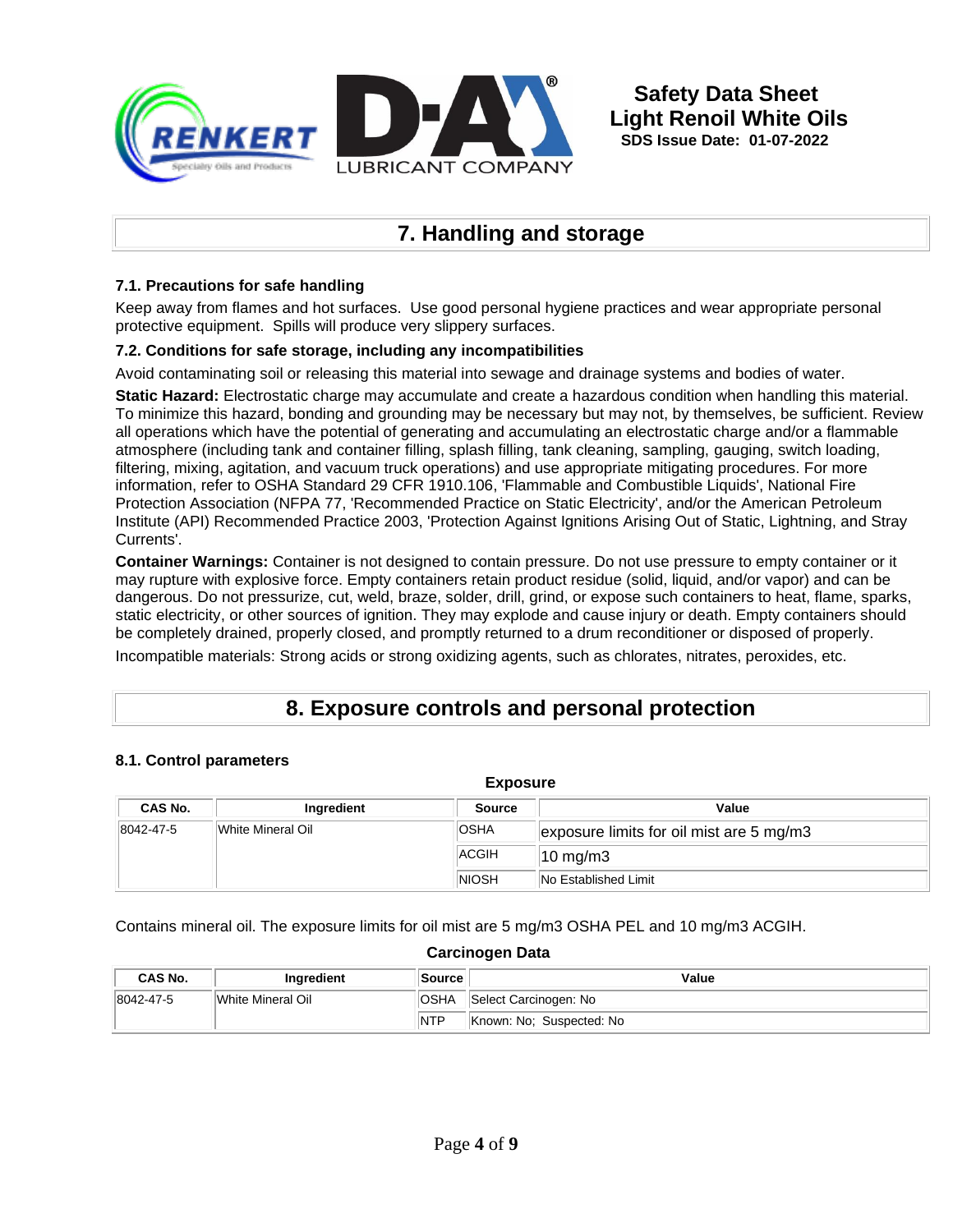

| 8.2. Exposure controls      | If workers are exposed to concentrations above the                                                                                                                                                                                                                                                                                           |
|-----------------------------|----------------------------------------------------------------------------------------------------------------------------------------------------------------------------------------------------------------------------------------------------------------------------------------------------------------------------------------------|
| <b>Respiratory</b>          | exposure limit they must use the appropriate, certified<br>respirators.                                                                                                                                                                                                                                                                      |
| <b>Eyes</b>                 | No special eye protection is normally required. Where<br>splashing is possible, wear safety glasses with side<br>shields as a good safety practice.                                                                                                                                                                                          |
| <b>Skin</b>                 | Wear overalls to keep skin contact to a minimum. Nitrile<br>rubber gloves should be worn.                                                                                                                                                                                                                                                    |
| <b>Engineering Controls</b> | Provide adequate ventilation. Where reasonably<br>practicable this should be achieved by the use of local<br>exhaust ventilation and good general extraction. If these<br>are not sufficient to maintain concentrations of<br>particulates and any vapor below occupational exposure<br>limits suitable respiratory protection must be worn. |
| <b>Other Work Practices</b> | Use good personal hygiene practices. Wash hands before<br>eating, drinking, smoking or using toilet. Promptly remove<br>soiled clothing and wash thoroughly before reuse.                                                                                                                                                                    |

# **9. Physical and chemical properties**

| Appearance                                      | Colorless Liquid                                     |
|-------------------------------------------------|------------------------------------------------------|
| Odor                                            | Petroleum Odor                                       |
| <b>Odor threshold</b>                           | Not Measured                                         |
| pH                                              | Not Applicable                                       |
| <b>Melting point / freezing point</b>           | Not Applicable                                       |
| Initial boiling point and boiling range         | $> 260$ C (500 F)                                    |
| <b>Flash Point</b>                              | 350 F (177 C) minimum (Cleveland Open Cup)           |
| Evaporation rate (Ether = $1$ )                 | Not Measured                                         |
| <b>Flammability (solid, gas)</b>                | Not Applicable                                       |
| Upper/lower flammability or explosive limits    | Lower Explosive Limit: Not Measured                  |
|                                                 | <b>Upper Explosive Limit: Not Measured</b>           |
| Vapor pressure (Pa)                             | $< 0.01$ mmHg @ 37.8 C (100 F)                       |
| <b>Vapor Density</b>                            | >1                                                   |
| <b>Specific Gravity</b>                         | 0.85 / 33.8                                          |
| <b>Solubility in Water</b>                      | Soluble in hydrocarbon solvents, insoluble in water. |
| Partition coefficient n-octanol/water (Log Kow) | Not Measured                                         |
| <b>Auto-ignition temperature</b>                | Not Measured                                         |
| <b>Decomposition temperature</b>                | Not Measured                                         |
| <b>Viscosity (cSt)</b>                          | 13 - 20 cSt @ 40 C (104 F)                           |
| Pour point                                      | -27C (-17F) to -12C (10 F)                           |
| DMSO extract by IP346: Less than 3.0 wt %       |                                                      |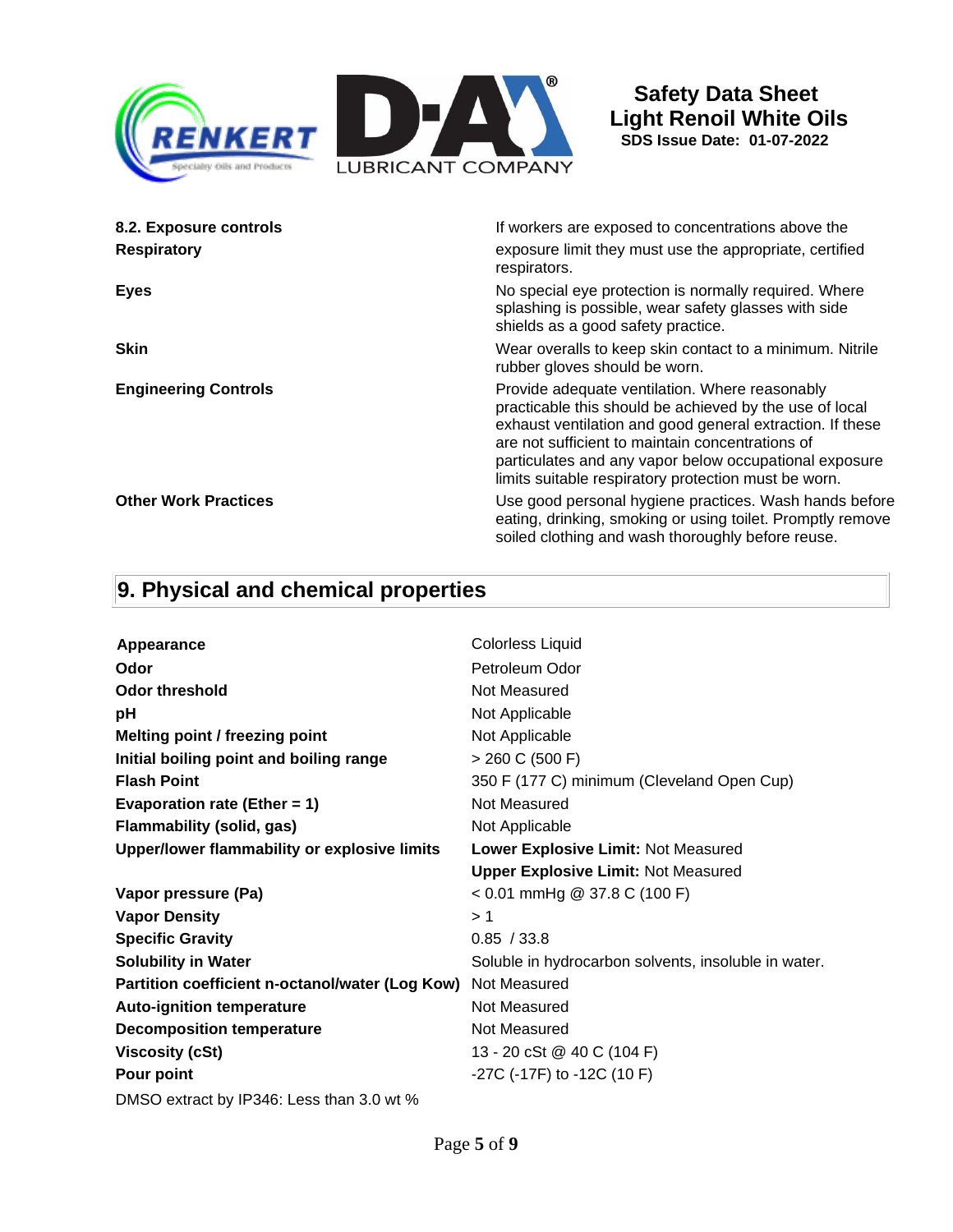

## **10. Stability and reactivity**

#### **10.1. Reactivity**

Hazardous Polymerization will not occur.

#### **10.2. Chemical stability**

Stable under normal circumstances.

#### **10.3. Possibility of hazardous reactions**

None known (none expected).

#### **10.4. Conditions to avoid**

Extended exposure to high temperatures can cause decomposition. Avoid all possible sources of ignition.

#### **10.5. Incompatible materials**

Strong acids or strong oxidizing agents, such as chlorates, nitrates, peroxides, etc.

#### **10.6. Hazardous decomposition products**

Not anticipated under conditions of normal use.

# **11. Toxicological information**

#### **Acute toxicity**

| Ingredient                    | Oral LD50.<br>g/kg | Skin LD50.<br>g/kg | Inhalation<br>Vapor LD50,<br>ma/L/4hr | <b>Inhalation</b><br>Dust/Mist LC50.<br>a/L/4hr | <b>Inhalation</b><br>Gas LD50.<br>ppm |
|-------------------------------|--------------------|--------------------|---------------------------------------|-------------------------------------------------|---------------------------------------|
| White Mineral Oil (8042-47-5) | $>5$ Rat -         | >2g/kg             | No data                               | >5 Rat -                                        | No data                               |
|                               | Category: 5        | Category: 4        | available                             | Category: 5                                     | available                             |

Note: When no route specific LD50 data is available for an acute toxin, the converted acute toxicity point estimate was used in the calculation of the product's ATE (Acute Toxicity Estimate).

| <b>Classification</b>         | Category | <b>Hazard Description</b>                 |
|-------------------------------|----------|-------------------------------------------|
| Acute toxicity (oral)         |          | Not Applicable                            |
| Acute toxicity (dermal)       |          | Not Applicable                            |
| Acute toxicity (inhalation)   |          | Not Applicable                            |
| Skin corrosion/irritation     |          | Not Applicable                            |
| Serious eye damage/irritation |          | Not Applicable                            |
| Respiratory sensitization     |          | Not Applicable                            |
| Skin sensitization            |          | Not Applicable                            |
| Germ cell mutagenicity        |          | Not Applicable                            |
| Carcinogenicity               |          | Not Applicable                            |
| Reproductive toxicity         |          | Not Applicable                            |
| STOT-single exposure          |          | Not Applicable                            |
| STOT-repeated exposure        |          | Not Applicable                            |
| Aspiration hazard             |          | Liquid aspiration into lungs may be fatal |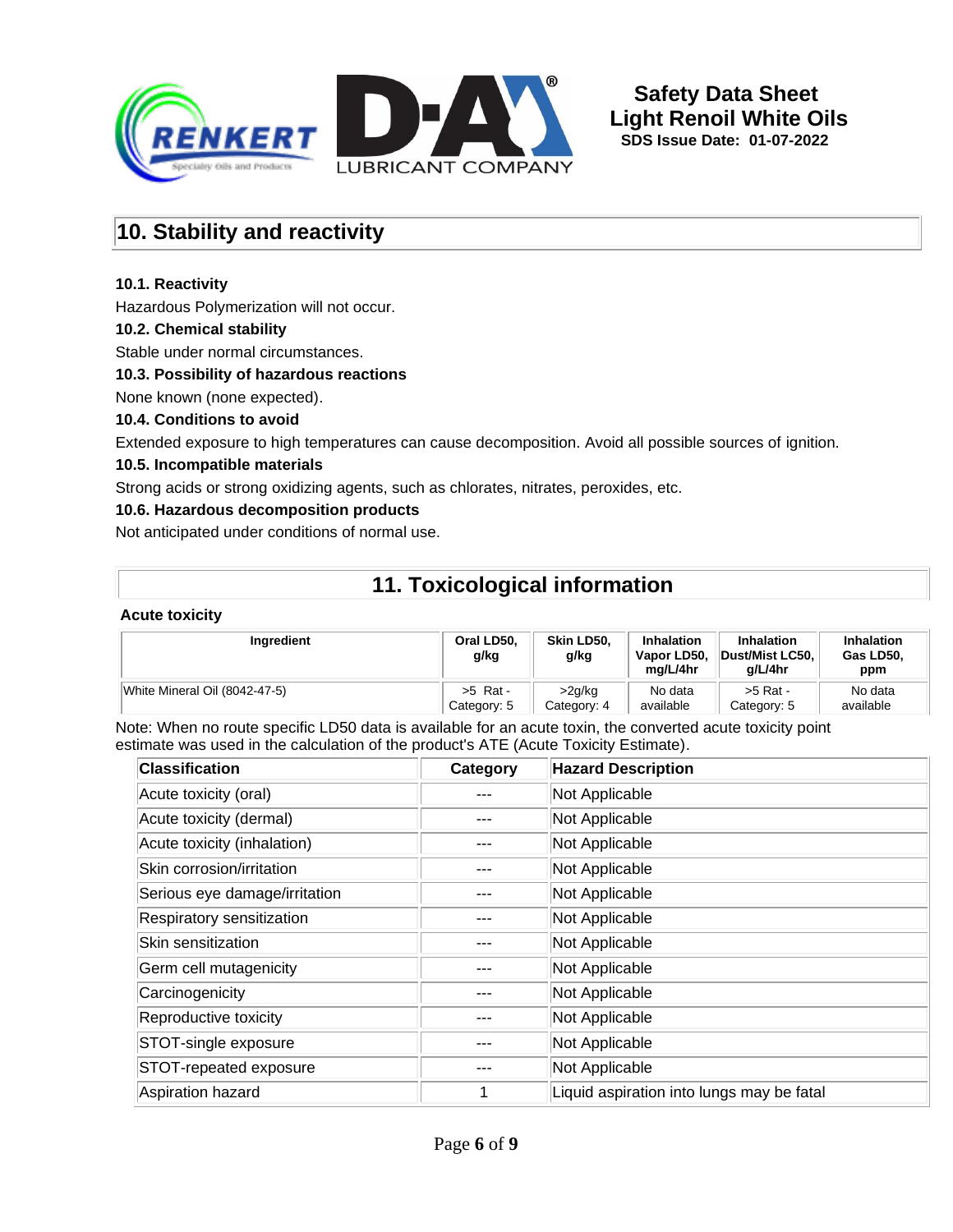

# **12. Ecological information**

#### **GHS Classification: No classified hazards**

### **12.1. Toxicity**

#### **ECOTOXICITY**

All acute aquatic toxicity studies on samples of similar oils show acute toxicity values greater than 100mg/l for invertebrates, algae and fish. These tests were carried out on water accommodated fractions and the results are consistent with predicted aquatic toxicity of these substances based on their hydrocarbon compositions. Not classified hazards.

**ENVIRONMENTAL FATE** This material is considered inherently biodegradable. This material is not expected to present any environmental problems other than those associated with oil spills. This material is not readily biodegradable. See Section 6 for Accidental Release Measures.

#### **Aquatic Ecotoxicity**

| Ingredient                    | 96 hr LC50 fish, mg/l      | $ 48$ hr EC50 crustacea, mg/l | ErC50 algae, mg/l |
|-------------------------------|----------------------------|-------------------------------|-------------------|
| White Mineral Oil (8042-47-5) | 5,000, Oncorhynchus mykiss | 1,000, Daphnia magna          | Not Available     |

#### **12.2. Persistence and degradability**

Persistence per IOPC Fund definition: persistent

#### **12.3. Bioaccumulative potential**

Not Measured

#### **12.4. Mobility in soil**

No data available.

**12.5. Results of PBT and vPvB assessment (persistant, bioaccumulative and toxic, very persistent, very bioaccumulative)** This product contains no PBT/vPvB chemicals.

#### **12.6. Other adverse effects**

None expected

## **13. Disposal considerations**

#### **13.1. Waste treatment methods**

Use material for its intended purpose or recycle if possible. Oil collection services are available for used oil recycling or disposal. Place contaminated materials in containers and dispose of in a manner consistent with applicable regulations. Contact your sales representative or local environmental or health authorities for approved disposal or recycling methods. (See B.C. Reg. GY/92 Waste Management Act; R.R.O. 1990, Reg. 347 General-Waste Management; C.C.SM.c. W40 The Waste Reduction and Prevention Act; N.S. Reg. 51/95 and N.S. Reg. 179/96 for examples of Provincial legislation.)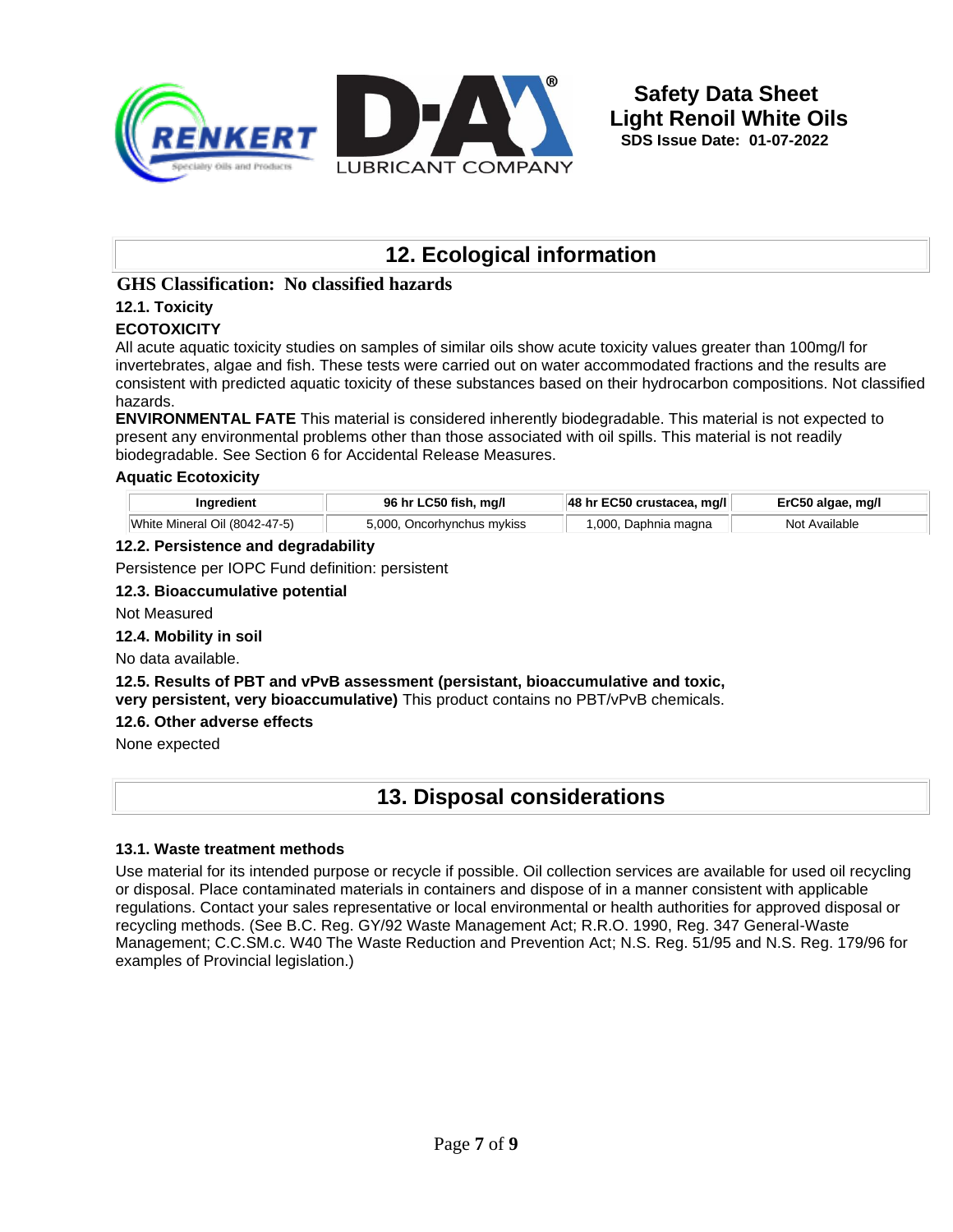

### **14. Transport information**

|                                     | <b>DOT (Domestic Surface Transportation)</b>                        | IMO / IMDG (Ocean<br><b>Transportation</b> )                       | <b>ICAO/IATA</b>             |
|-------------------------------------|---------------------------------------------------------------------|--------------------------------------------------------------------|------------------------------|
| 14.1. UN number                     | Not Applicable                                                      |                                                                    |                              |
| 14.2. UN proper<br>shipping name    | PETROLEUM OIL, N.O.I.B.N., NOT<br>REGULATED AS A HAZARDOUS MATERIAL | Not Regulated                                                      | Not Regulated                |
| 14.3. Transport<br>hazard class(es) | <b>DOT Hazard Class: Not Applicable</b><br>DOT Label: ---           | <b>IMDG: Not Applicable</b><br><b>Sub Class: Not</b><br>Applicable | Air Class: Not<br>Applicable |
| 14.4. Packing group Not Applicable  |                                                                     | Not Applicable                                                     | Not Applicable               |
| 14.5. Environmental hazards         |                                                                     |                                                                    |                              |
| <b>IMDG</b>                         | Marine Pollutant: No                                                |                                                                    |                              |

**14.6. Special precautions for user** No further information

## **15. Regulatory information**

| <b>Regulatory Overview</b>                          | The regulatory data in Section 15 is not intended to be all-inclusive, only selected<br>regulations are represented. |                     |                                 |  |  |
|-----------------------------------------------------|----------------------------------------------------------------------------------------------------------------------|---------------------|---------------------------------|--|--|
| <b>Toxic Substance</b><br><b>Control Act (TSCA)</b> | All components of this material are either listed or exempt from listing on the TSCA<br>Inventory.                   |                     |                                 |  |  |
| <b>WHMIS Classification</b>                         | Not Regulated                                                                                                        |                     |                                 |  |  |
| US EPA Tier II Hazards                              | Fire: No                                                                                                             | <b>Reactive: No</b> |                                 |  |  |
|                                                     | <b>Sudden Release of Pressure: No</b>                                                                                |                     |                                 |  |  |
|                                                     | Delayed (Chronic): No                                                                                                |                     | <b>Immediate (Acute):No</b>     |  |  |
| <b>EPCRA 311/312 Chemicals and RQs:</b>             |                                                                                                                      |                     | (No Product Ingredients Listed) |  |  |
| <b>EPCRA 302 Extremely Hazardous:</b>               |                                                                                                                      |                     | (No Product Ingredients Listed) |  |  |
|                                                     |                                                                                                                      |                     | $\mathbf{A}$                    |  |  |

**EPCRA 313 Toxic Chemicals:** (No Product Ingredients Listed)

**Proposition 65 - Carcinogens (>0.0%):** (No Product Ingredients Listed)

**Proposition 65 - Developmental Toxins (>0.0%):** (No Product Ingredients Listed)

**Proposition 65 - Female Repro Toxins (>0.0%):** (No Product Ingredients Listed)

**Proposition 65 - Male Repro Toxins (>0.0%):** (No Product Ingredients Listed)

**Penn RTK Substances (>1%) :** (No Product Ingredients Listed)

**N.J. RTK Substances (>1%) :** (No Product Ingredients Listed)

National Chemical Inventories

| <b>Chemical name</b>            | <b>AICS</b> | <b>DSL</b>           | <b>CHINA</b>         | <b>EINCS</b> | <b>ENCS</b> | <b>KOREA</b> | <b>PICCS</b> | TSCA                        | <b>CANADA</b> |
|---------------------------------|-------------|----------------------|----------------------|--------------|-------------|--------------|--------------|-----------------------------|---------------|
| White mineral oil               |             | $\ddot{\phantom{0}}$ | $\ddot{\phantom{1}}$ |              | - -         | - -          |              | $\ddot{\phantom{1}}$<br>. . |               |
| <b>CAS Number:</b><br>8042-47-5 |             |                      |                      |              |             |              |              |                             |               |